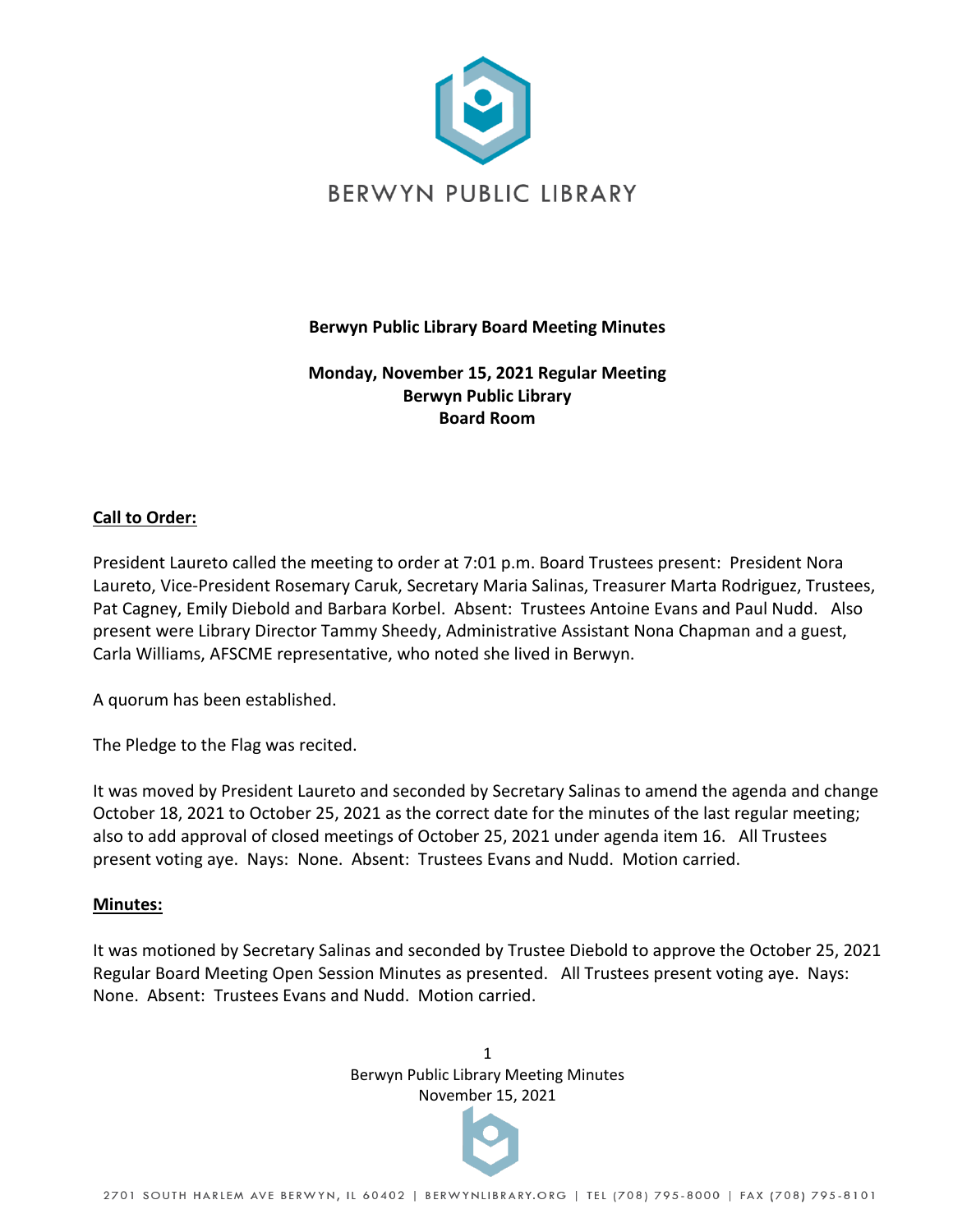

### **Open Forum:**

Carla Williams, AFSCME Representative was present and indicated she had no comments.

Library Director Sheedy reported there was no correspondence.

### **Directors Report:**

Library Director Sheedy reported that the remodeling is moving along as planned and asked the Trustees if they noticed the new service desks. She noted that the different work areas were completed, however, a privacy wall will be added to make the work area more private. She noted that the RFID project was still on track for completion in December 2021. She noted that the self-checkout kiosks will be installed after January 1, 2022. The fish tank was installed with the fish being added gradually. She also reported that the library will resume programming to a limit of 20 people in the community room. She also indicated that they want to resume story time for the children after January 1, 2022. She also noted that the Berwyn Recreation reached out to the library to assist with programs for their day camp during the holiday break. She indicated they would probably be working on arts, crafts, story time or STEM projects.

She also reported that the two grants have been received. The Digital Media Lab was in the process of selecting equipment for the room. One of the item requests was a 3D printer and the scopes are being worked upon. She also noted that the plans for the makerspace grant will start after January 1, 2022. She also said that the Berwyn Park District collaborated for the Story Time Walk in the Park grant. She noted that Mraz Park would be the designated park used for this event. She noted she would be working on the grant (American Rescue Grant) for this event and will keep them updated. She also noted that she would work on another grant "Big Reads Grant", which won't start until September 2022.

She also discussed on having a local author book signing event, which is anticipated to take place in Fall 2022.

Library Director Sheedy also discussed the library hours of service for 2022. She indicated they were not ready to add Sundays just yet. She noted the numbers of patrons visiting were still not busy enough. She noted the library is busy, but not like it was before the pandemic started.

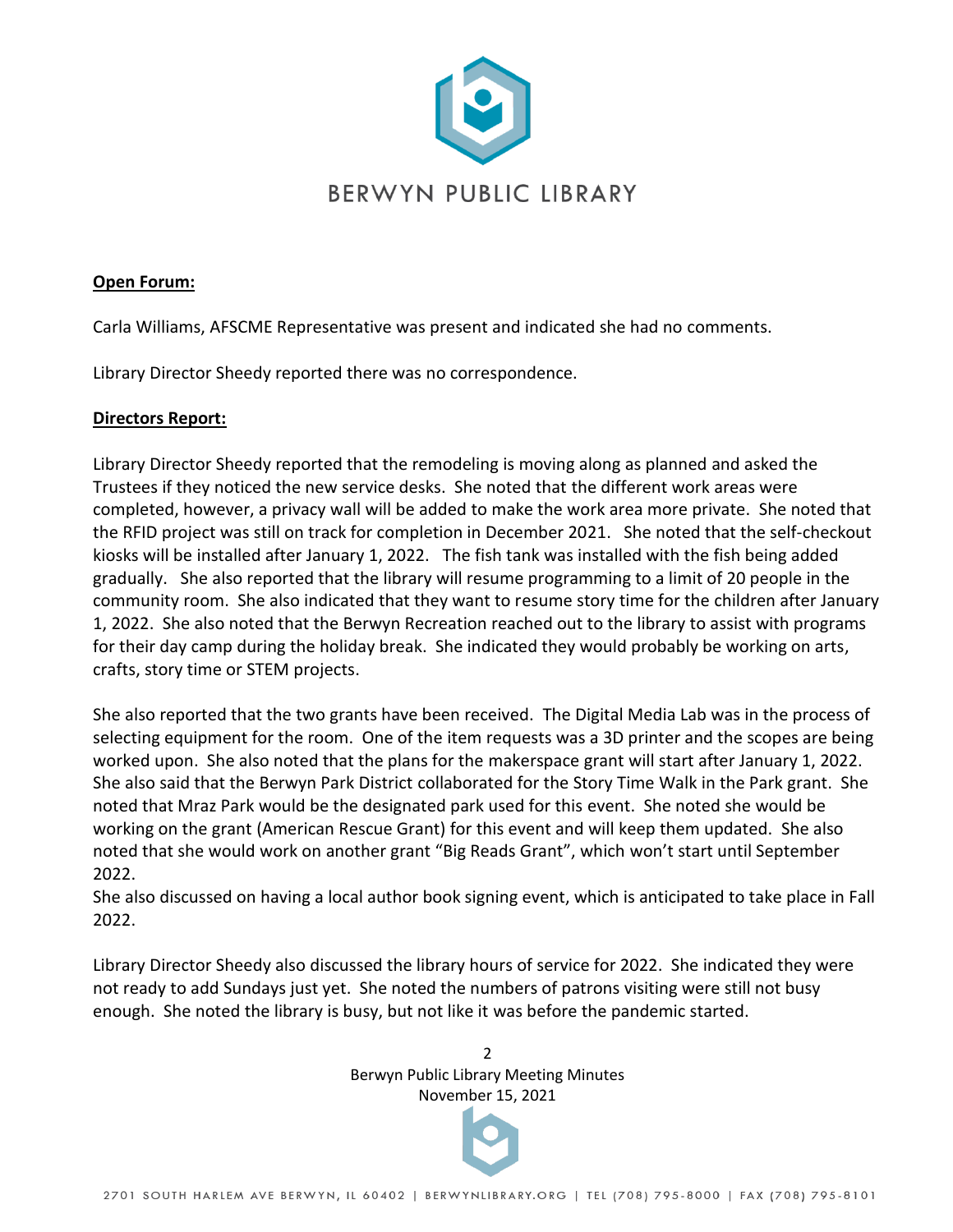

It was motioned by Secretary Salinas and seconded by President Laureto to accept the Director's Report as presented. All Trustees present voting aye. Nays: None. Absent: Trustees Evans and Nudd. Motion carried.

# **Finance Committee:**

Treasurer Rodriguez reported that they have started the process of reviewing the budget for next year and have met with the city's Finance Director. She indicated that the library's budget can be anticipated to be finalized and approved in February 2022.

Treasurer Rodriguez reported that the payables for October 2021 were presented in the amount of \$ 56,549.83.

Treasurer Rodriguez asked for a motion on the October 2021 reporting payables as presented.

It was motioned by Trustee Diebold and seconded by Trustee Cagney to approve the October 2021 payables in the amount of \$56,549.83 as presented. Roll Call: President Laureto, Vice-President Caruk, Secretary Salinas, Treasurer Rodriguez, Trustees Cagney, Diebold and Korbel. Nays: None. Absent: Trustees Evans and Nudd. Motion carried.

Treasurer Rodriguez reported that the Restricted Library Grant Fund Balance ending October 31, 2021 was \$ 81,660.58; Berwyn Library Deposit Fund Balance ending October 31, 2021 was \$1,511,823.28 and the Veverka Fund Balance ending October 31, 2021 was \$281,551.48.

### **Building and Grounds Committee:**

President Laureto reported that the fence was fixed and the statue was back in its place. She also reiterated that Library Director Sheedy provided some updates in her report earlier. Library Director Sheedy also reported that our snow removal contractor, Andreas, was in force, starting November 15, 2021, ending on April 15 2022.

### **Policy/Personnel Committee:**

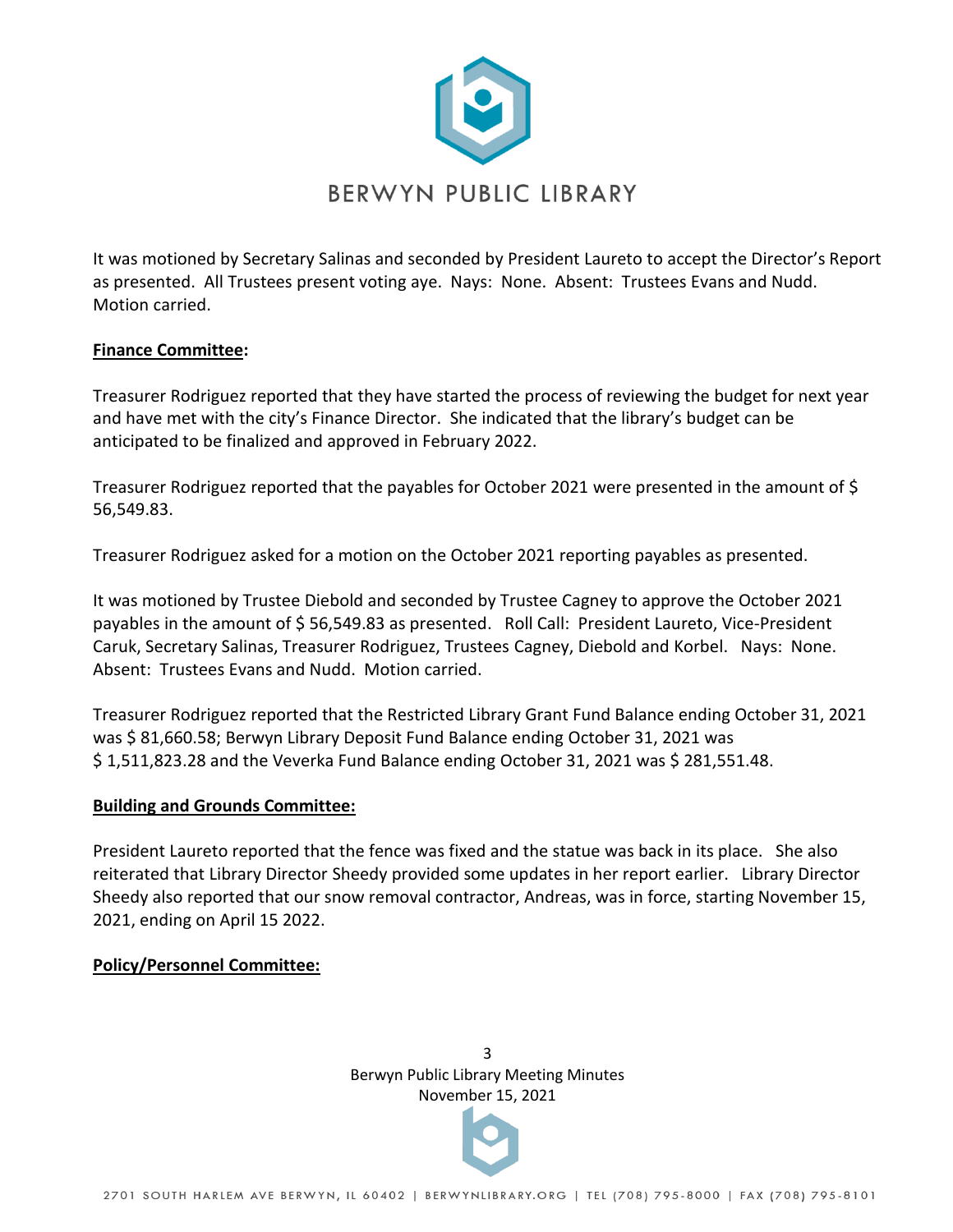

Trustee Korbel reported the committee did meet and noted there was nothing new to report at this time.

### **Veverka Committee:**

Library Director Sheedy reported the committee did not meet.

### **Strategic Planning Committee**:

President Laureto reported that the Trustees did meet and noted great ideas were discussed. She noted that they plan to meet again to finalize the Strategic Plan.

#### **Art Selection Committee:**

Library Director Sheedy reported the committee did not meet.

#### **Old Business:**

Library Director Sheedy reported there was none to report.

#### **Unfinished Business:**

Trustee Korbel noted that the Board Self Evaluation was emailed and asked the trustees to be prepared to discuss in January 2022.

#### **New Business:**

President Laureto briefed the Trustees on the plans to form a new Special Committee, based upon recommendations discussed at the last Strategic Planning Meeting. She noted it was to discuss the pros and cons of becoming a District Library. President Laureto asked for volunteers and upon further discussion, the Special Committee was established as Rosemary Caruk, Pat Cagney, Barbara Korbel, Emily Diebold and Nora Laureto.

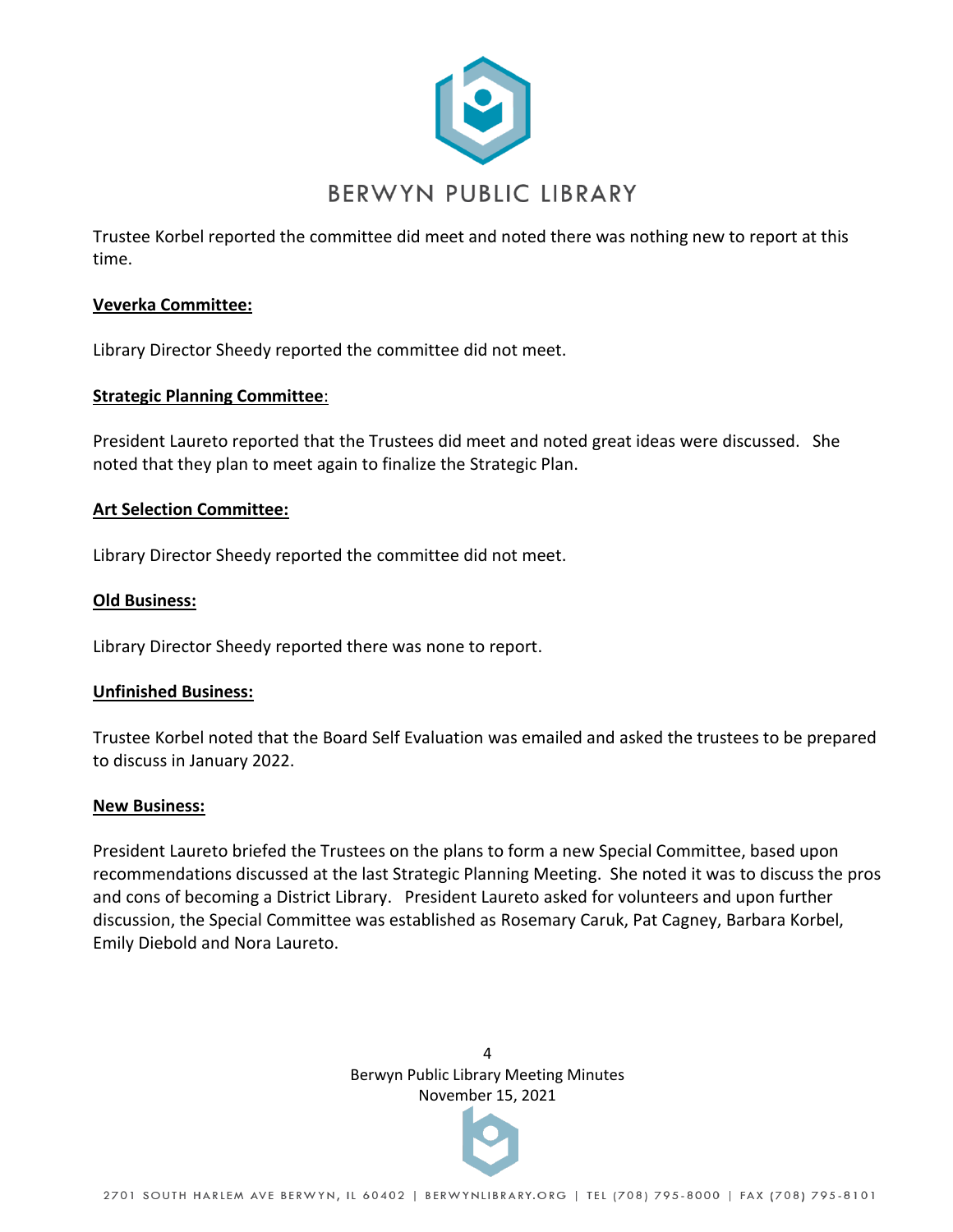

There was also a discussion of the process to recognize former Library Trustee Cindy Hayes for her service to the library. Upon further discussion, it was the consensus of the Trustees to purchase a brick for Cindy Hayes, Erica Corona-Owens and Jousef Mondragon for their services to the library.

It was motioned by Trustee Diebold and seconded by Trustee Korbel to approve the purchase of the bricks for recognition for the Library Trustees as noted above and presented. Roll Call: President Laureto, Vice-President Caruk, Secretary Salinas, Treasurer Rodriguez, Trustees Cagney, Diebold and Korbel. Nays: None. Absent: Trustees Evans and Nudd. Motion carried.

# **Closed Session:**

It was motioned by Secretary Salinas and seconded by Trustee Diebold to adjourn from Open Session and enter into closed session at 7:36 p.m. for the discussion under ILCS 5 120/2C (1) to consider appointment, employment, compensation, discipline, performance matters or dismissal of an employee;(C) (5) To discuss intergovernmental contract negotiations; and (C) (21) To discuss minutes of meetings lawfully closed. All Trustees present voting aye. Nays: None. Absent: Trustees Evans and Nudd. Motion carried.

It was motioned by Secretary Salinas and seconded by Trustee Diebold to reconvene to open session at 8:01 p.m. All Trustees present voting aye. Nays: None. Absent: Trustees Evans and Nudd. Motion carried.

### **POSSIBLE ACTION on items discussed in closed session.**

#### **Minutes:**

It was motioned by Trustee Korbel and seconded by Trustee Cagney to approve the October 25, 2021, Regular Board Meeting Closed Session Minutes as presented and discussed in closed session. All Trustees present voting aye. Nays: None. Absent: Trustees Evans and Nudd. Motion carried.

#### **Committee meetings:**

#### **Finance:**

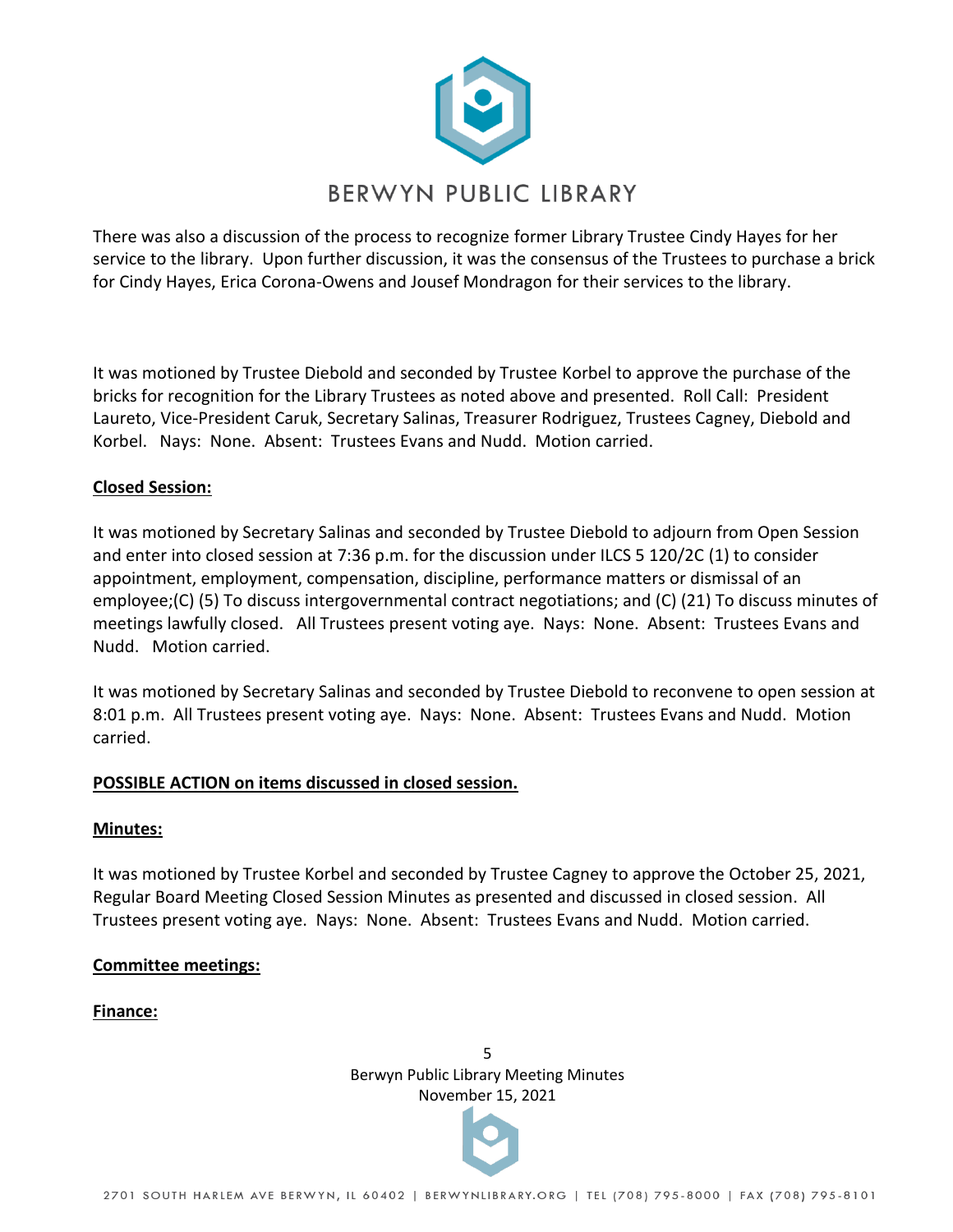

Finance Committee was scheduled for December 6, 2021, at 6:00 p.m.

### **Policy and Personnel:**

The Policy and Personnel Committee Meeting was not scheduled, to be advised.

### **Building and Grounds:**

The Building and Grounds Committee Meeting was scheduled for January 17, 2022, at 6:30 p.m.

### **Veverka:**

The Veverka Committee was not scheduled, to be advised.

### **Strategic Planning:**

The Strategic Committee was not scheduled, to be advised.

### **Art Selection:**

The Art Selection Committee was not scheduled, to be advised.

President Laureto announced that the next regularly scheduled Berwyn Public Library Meeting is on Monday, January 17, 2022, at 7:00 p.m.

President Laureto requested that if anyone would not be able to attend the meeting, to please give enough notice to ensure we have a quorum for the meeting.

### **Adjournment:**